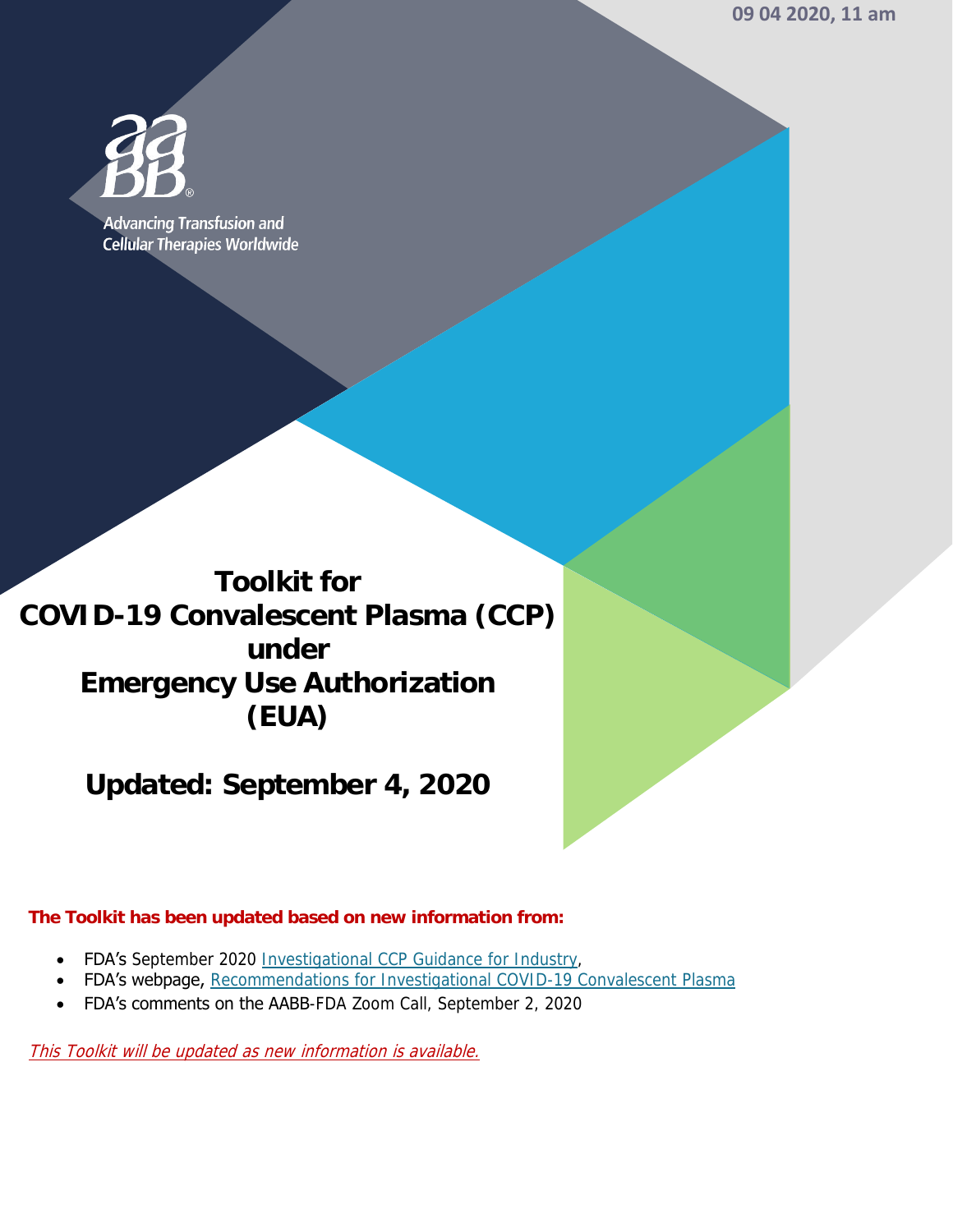## **TABLE OF CONTENTS**

## **The flowcharts are intended to:**

**•** supplement but not replace your review of the **EU[A's conditions](https://www.fda.gov/media/141477/download) for use** and Sept 2020 Investigational [CCP Guidance](https://www.fda.gov/regulatory-information/search-fda-guidance-documents/investigational-covid-19-convalescent-plasma) for Industry,

1

- **organize the information on pathways** for use of CCP, and
- **reference the related sections** of the guidance to assist you in finding the details necessary to understand the recommendations from FDA.

| Flowchart 1-Pathways for Use of Investigational CCP Under the EUA                     | 2 <sup>1</sup> |
|---------------------------------------------------------------------------------------|----------------|
| Flowchart 2 - 90 Day Transistion Period with Temporary Enforcement Discretion         | $\mathbf{3}$   |
| Flowchart 3 –Collection of COVID-19 Convalescent Plasma under the EUA                 | 4              |
| Flowchart 4-Testing and Labeling of COVID-19 Convalescent Plasma under the EUA        | 5              |
| Flowchart 5 - Collection of COVID-19 Convalescent Plasma under an IND                 | 6              |
| Flowchart 6-Testing and Labeling of COVID-19 Convalescent Plasma under an IND         | 7              |
| Questions for FDA on CCP and the EUA from Clinicians and Hospitals, September 2, 2020 | -8             |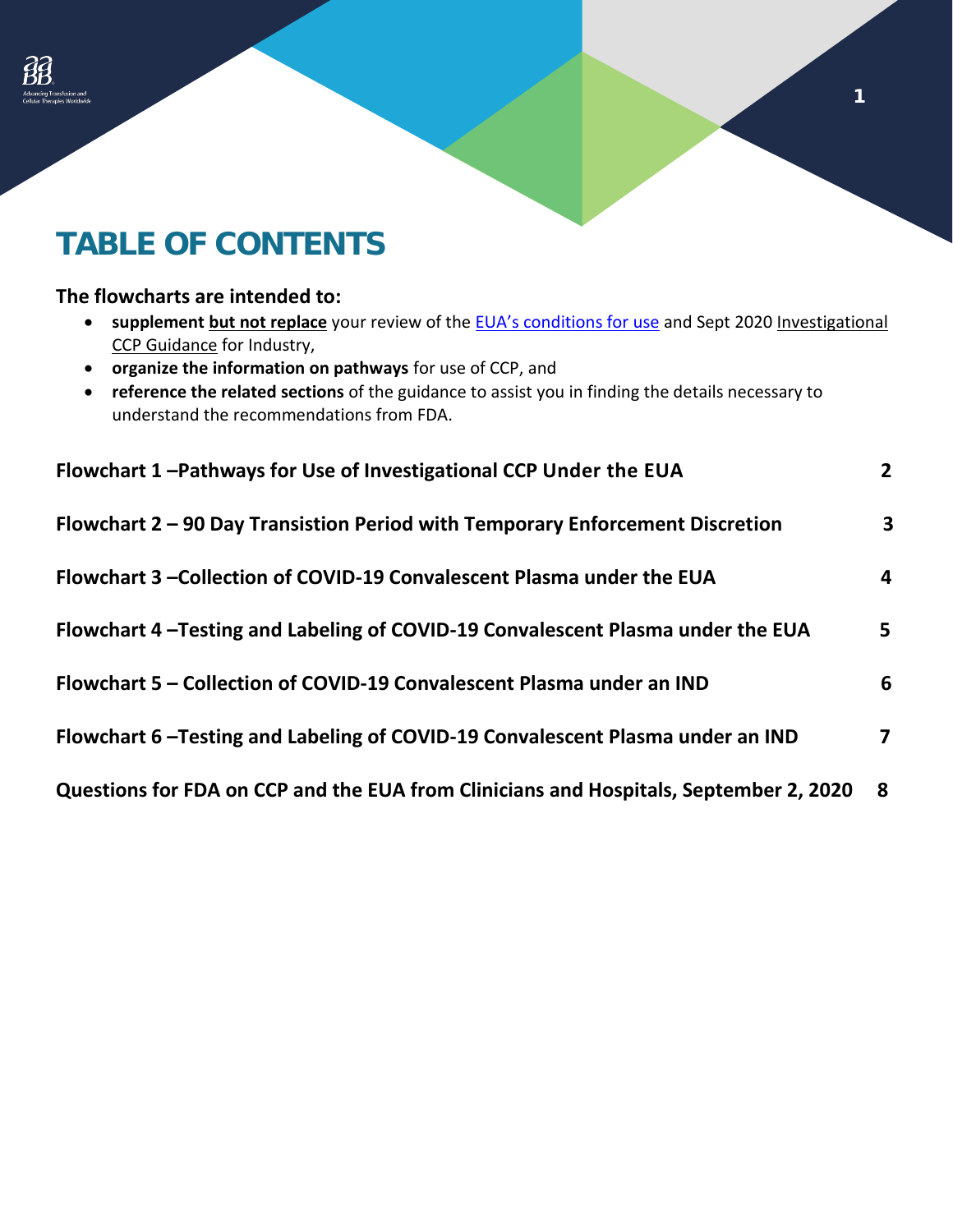

## <span id="page-2-0"></span> **Flowchart 1 –Pathways for Use of Investigational CCP Under the EUA**

## **Section III of the Guidance**

 *review th[e EUA](https://www.fda.gov/media/141477/download) for all conditions for use, including Section III A-Q, and other requirements to ensure compliance. AABB encourages clinicians and AABB members in transfusion services and blood establishments to* 



#### **III. A. 3. b To Obtain a Single Patient IND for Emergency Use**

 [19@FDA.HHS.gov.](mailto:CBER_eIND_Covid-19@FDA.HHS.gov) **CBER requests all forms be filled out electronically** with special attention to: The requesting physician may contact FDA by completing Form [FDA 3926,](https://www.fda.gov/media/98616/download) submit email to [CBER\\_eIND\\_Covid-](mailto:CBER_eIND_Covid-19@FDA.HHS.gov)-a brief clinical history of the patient, age, gender, diagnosis, current therapy, and rationale for requesting treatment

- -the name of the blood establishment collecting the investigational convalescent plasma.
- Providers should complete the form to the extent possible, and FDA will work with the provider if additional information is required.
- Additional information regarding requests **refer to 5 and 6 of the guidance**.

## **More details can be found on FDA's webpage: [Recommendations for Investigational COVID-19 Convalescent Plasma](https://www.fda.gov/vaccines-blood-biologics/investigational-new-drug-ind-or-device-exemption-ide-process-cber/recommendations-investigational-covid-19-convalescent-plasma)  SEE FLOWCHARTS 5-6**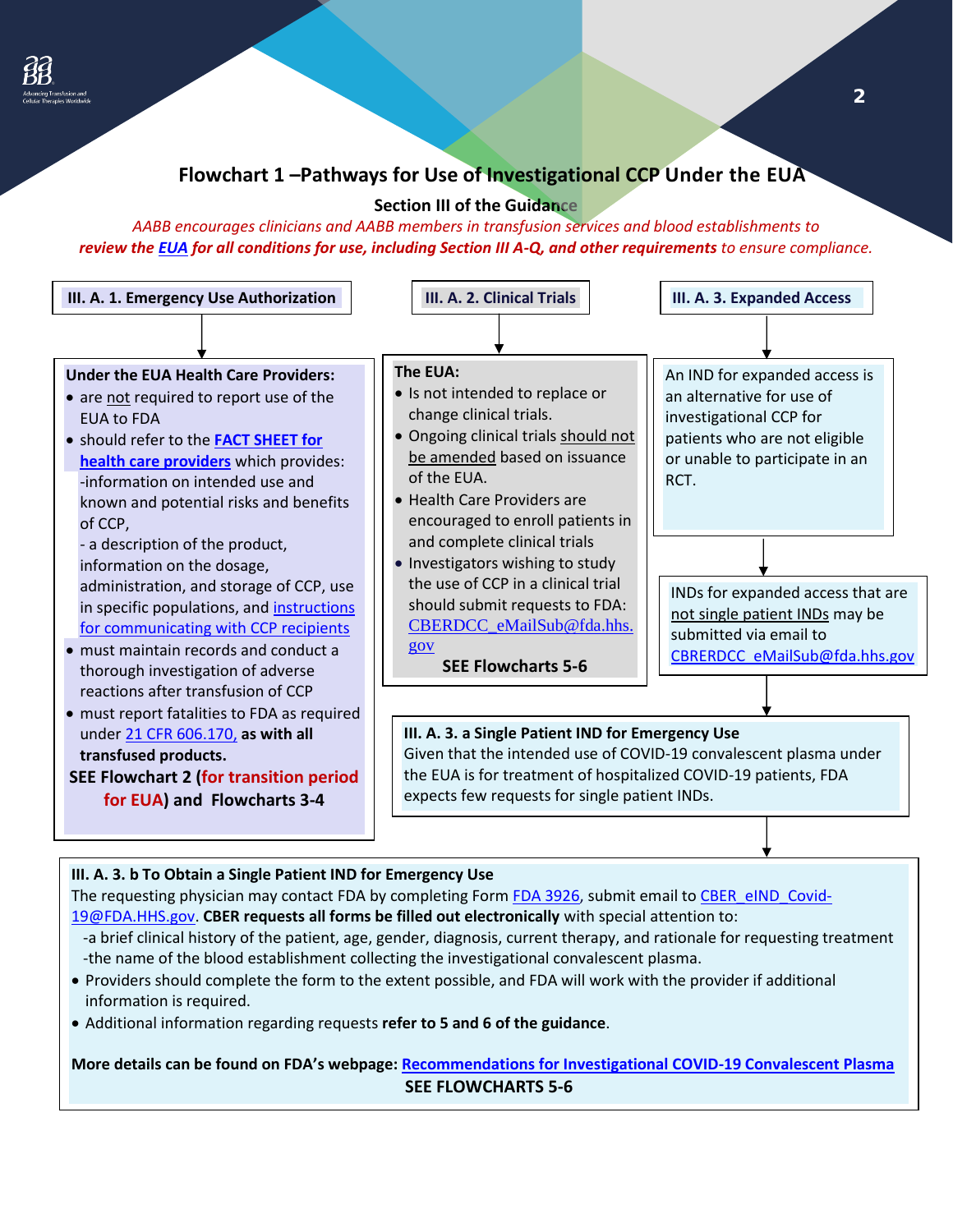

<span id="page-3-0"></span>

Investigational CCP is transfused to hospitalized patients with COVID-19 **only if the health care provider obtains adequate informed consent** [Section IV, 2 on page 12]

- o for the use of the investigational convalescent plasma.
- o from the patient, legally authorized representative.
- o which includes, at a minimum, a statement that the use of convalescent plasma is investigational and a discussion of its potential risks and benefits.

 **FDA has clarified (page 8 of this Toolkit, Q6 and Q20 on the FDA Q&A) that Fact Sheets** provided in the EUA:

- o are NOT intended for use during this 90-day period and
- o are only intended for use with the EUA CCP.

Report adverse reactions following transfusion as for any blood component.

**i** 

**i** 

I I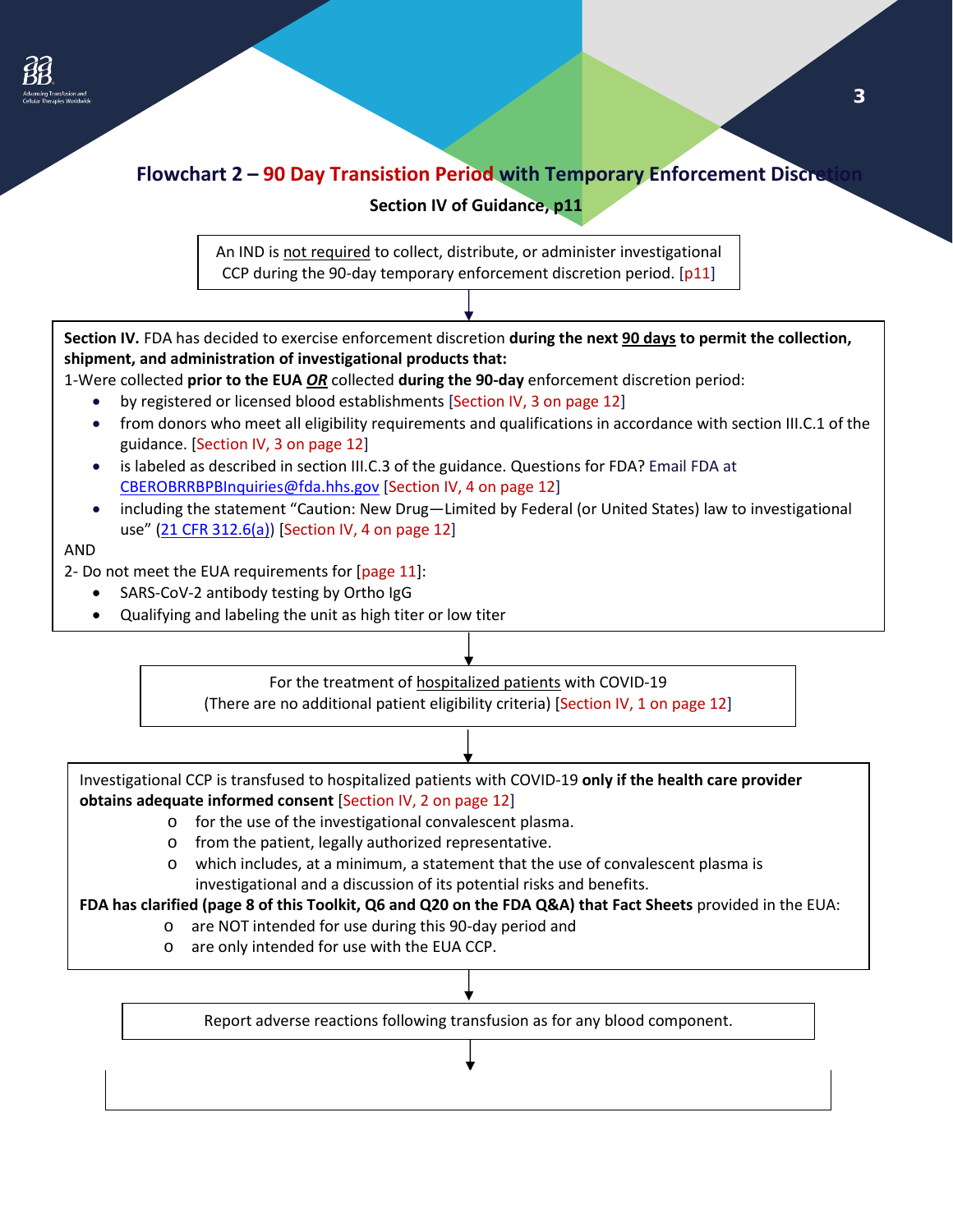**Section III. B. 1. of the Guidance** 

#### Section III. B. 1 CCP collected and distributed under the EUA must:

- be collected by registered or licensed blood establishments trom donors in the U.S. or its territories
- complywith the Conditional and zor buridion in the EUA. Refer to Section III which begins on page 4 in the Letter of Authoridation boold basnesil bns beneitasing not noitssinod the Ao and incorportation the Constance and the Co

**Dig** 986q (Bill. B, page 6]:

2) collect plasma from individuals who meet all requirements for donor eligibility and testing (21 CFR 630.10, 1) follow your standard operating procedures for plasma collection and all applicable regulations, and itable (21 CFR 630.30). u 630.15 , 610 .40) and fo und s

**inity the LO and the EUA COND TELTER CONTEGO TO A REPORTER THE SULLA IS STAT ASSESSMENT IN CONTEX 15 THE REPORT** Section III, Conditions on page 5

#### **DO NOT NEED TO:**

Contact FDA or request an alternative procedure or exception under 21 CFR 640.120(a) to collect and [6] Bage III. B, page II. B, page in the EUA. and the EUA. III. B, page 19 - ID V distribute D and interprenent plass

 $\uparrow$ 

 $\uparrow$ 

**III. B. 1. Donor Eligibility criteria for Collection under the EUA [III. B. 1, pages 6-7]:** 

a.1. Individuals who had aymorthor 30 cOVID-19 and a positive test result from a diagnostic

test approved, cleared, or authorized by FDA.

OR

2. Individuals who did not have a prio r positive diagno stic te st and/or never had symptoms o f a. COVID-19 may be qualified to donate if they have had reactive (portive) results in two different

1ests approved, cleared, or authorized by FDA to detect SARS-CoV-2 antibodies. b. Complete resolution of symptoms at least 14 days before the donation. A negative result for

COVID-19 by a diagnostic test is not necessary to qualify the donor. c. Male donors, female donors who have never been pregnant, or female donors who have been

<span id="page-4-0"></span>tested since their most recent pregnancy and results interpreted as negative for HLA antibodies.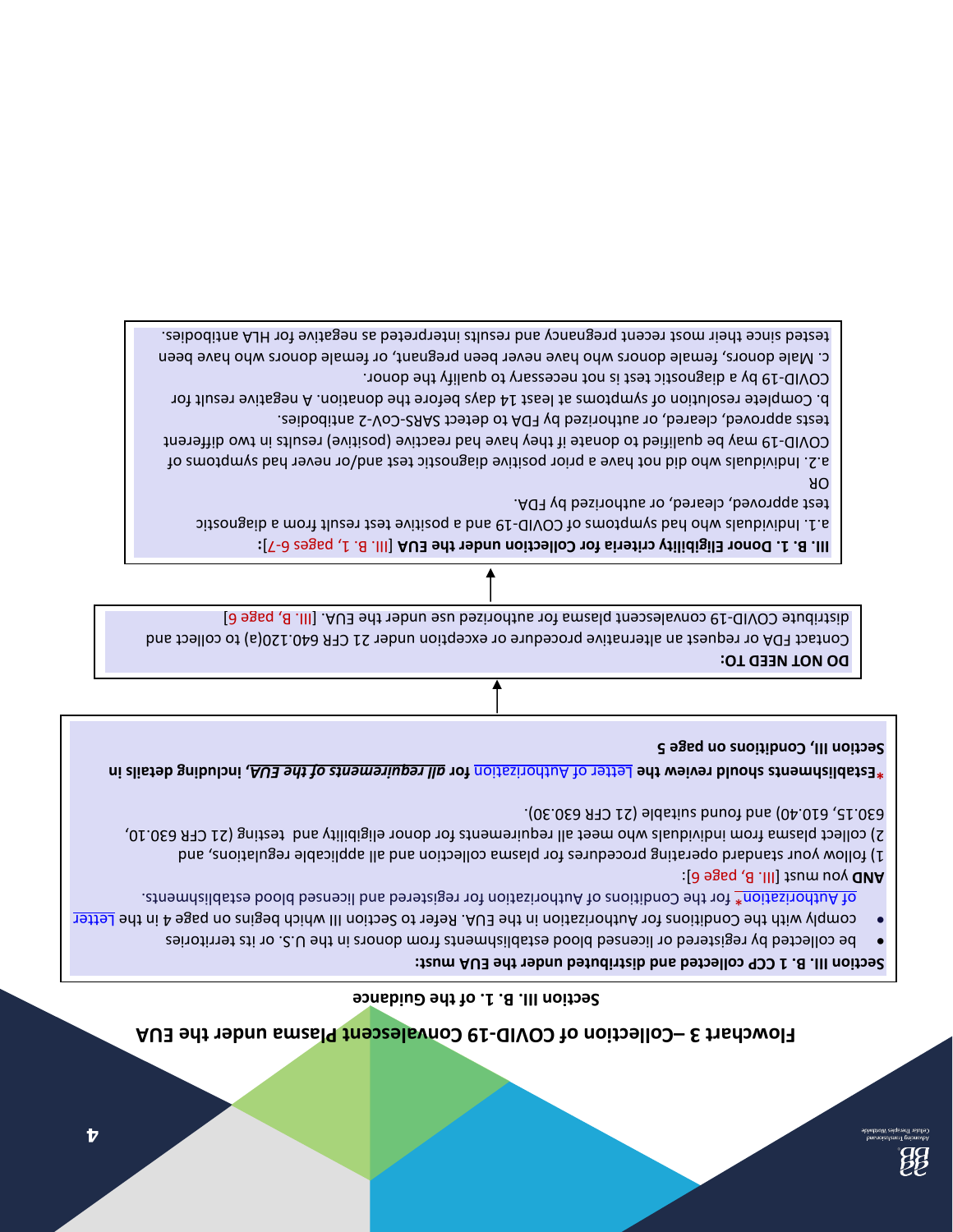## <span id="page-5-0"></span>**Flowchart 4 –Testing and Labeling of COVID-19 Convalescent Plasma under the EUA**

**Section III. B. 2 of the Guidance** 



under an IND.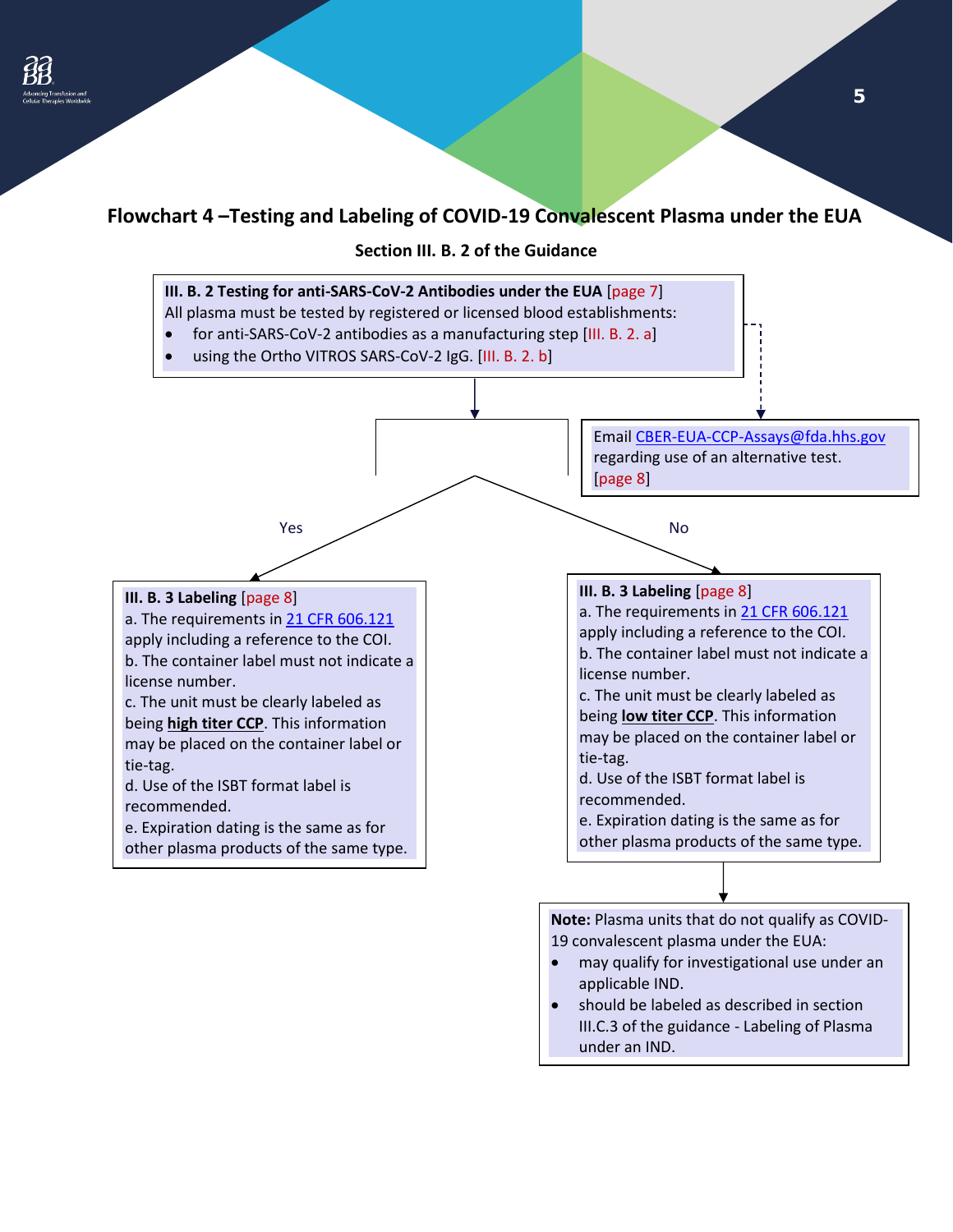

## <span id="page-6-0"></span>**Section III. C of the Guidance Flowchart 5 – Collection of COVID-19 Convalescent Plasma under an IND**

**CCP collected and distributed under an IND (including an intermediate-size population expanded access or single patient IND) must** [page 9]**:** 

- adequate to ensure the proper identification, quality, purity, and strength of the investigational drug (21) • provide information with respect to the investigational drug, chemistry, manufacturing, and controls [CFR 312.23\(a\)\(7\)](https://www.ecfr.gov/cgi-bin/text-idx?SID=1e6ba4a6a365d1d1d6b637956e38e952&mc=true&node=se21.5.312_123&rgn=div8) and [21 CFR 312.305\(b\)\(2\)\(vi\)\)](https://www.ecfr.gov/cgi-bin/text-idx?SID=1e6ba4a6a365d1d1d6b637956e38e952&mc=true&node=se21.5.312_1305&rgn=div8).
- the IND should contain, among other things, adequate information to demonstrate that the plasma will contain SARS-CoV-2 neutralizing antibody titers, if available.
- Accordingly, health care providers or acute care facilities should include information in the IND submission that the investigational convalescent plasma will be obtained from an FDA-registered blood establishment that follows the donor eligibility criteria and donor qualifications described in section III.C.1 of the guidance in collecting plasma from donors.

# • **III. C. 1 Donor Eligibility criteria for Collection under an IND** [pages 9 & 10]**:**

[630.10,](https://www.ecfr.gov/cgi-bin/text-idx?SID=1e6ba4a6a365d1d1d6b637956e38e952&mc=true&node=se21.7.630_110&rgn=div8) [630.15,](https://www.ecfr.gov/cgi-bin/text-idx?SID=1e6ba4a6a365d1d1d6b637956e38e952&mc=true&node=se21.7.630_115&rgn=div8) [610.40\)](https://www.ecfr.gov/cgi-bin/text-idx?SID=1e6ba4a6a365d1d1d6b637956e38e952&mc=true&node=se21.7.630_140&rgn=div8) and found suitable [\(21 CFR 630.30\)](https://www.ecfr.gov/cgi-bin/text-idx?SID=1e6ba4a6a365d1d1d6b637956e38e952&mc=true&node=se21.7.630_130&rgn=div8). a. Must be collected from individuals who meet all requirements for donor eligibility and testing [\(21 CFR](https://www.ecfr.gov/cgi-bin/text-idx?SID=1e6ba4a6a365d1d1d6b637956e38e952&mc=true&node=se21.7.630_110&rgn=div8) 

b. We recommend investigational convalescent plasma is collected from individuals who meet the following qualifications:

i. Evidence of COVID-19 documented by laboratory testing in either:

1. Individuals who had symptoms of COVID-19 and a positive test result from a diagnostic test approved, cleared, or authorized by FDA.

OR

2. Individuals who did not have a prior positive diagnostic test and/or never had symptoms of COVID-19 may be qualified to donate if they have had reactive (positive) results in two different tests approved, cleared, or authorized by FDA to detect SARS-CoV-2 antibodies.

ii. Complete resolution of symptoms at least 14 days before the donation. A negative result for COVID-19 by a diagnostic test is not necessary to qualify the donor.

 iii. Male donors, female donors who have never been pregnant, or female donors who have been tested since their most recent pregnancy and results interpreted as negative for HLA antibodies.

## • **III. D Recordkeeping under an IND** [page 11]

A health care provider who is participating in an IND, including an expanded IND or single patient IND for emergency use, must maintain records for the investigational convalescent plasma unit(s) administered to the COVID-19 patient [\(21 CFR 312.62\)](https://www.ecfr.gov/cgi-bin/text-idx?SID=1e6ba4a6a365d1d1d6b637956e38e952&mc=true&node=se21.5.312_162&rgn=div8). Such records should include the unique identification number(s) (e.g., the ISBT donation identification number(s) of the unit(s)).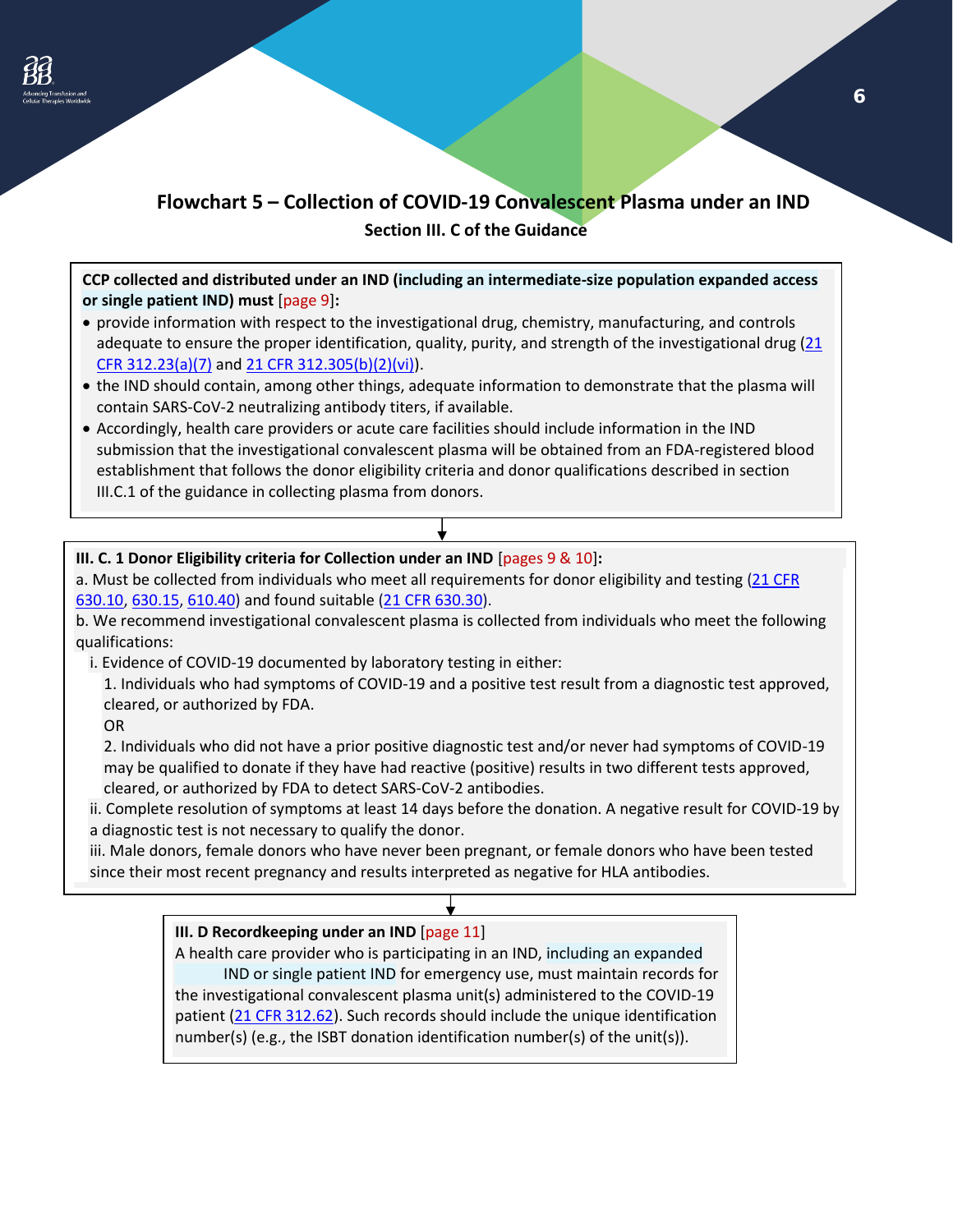## <span id="page-7-0"></span>**Flowchart 6 –Testing and Labeling of COVID-19 Convalescent Plasma under an IND**

## **Sections III. C. 2 & 3 of the Guidance**

- **III. C. 2 Testing for anti-SARS-CoV-2 Antibodies under an IND** [page 10]
- Plasma donations should be tested for anti-SARS-CoV-2 antibodies to determine suitability before release in accordance with an applicable IND.
- Note: Plasma units that do not qualify as COVID-19 convalescent plasma under the EUA may qualify for investigational use under an applicable IND. The units should be labeled as described in section III.C.3 below.

 Registered and licensed blood establishments that collect plasma intended for transfusion do not need to contact FDA or request a supplement to their license, respectively, or obtain their own IND to collect and manufacture convalescent plasma for investigational use provided they:

1) follow their standard operating procedures for plasma collection and all applicable regulations, **AND**  2) collect plasma from individuals who meet the donor qualifications specified above, which would be included in the applicable IND(s) held by a health care provider or other sponsor.

- Once manufactured, the convalescent plasma may be distributed for investigational use.
- Blood establishments do not need to request an alternative procedure or exception under [21 CFR 640.120\(a\)](https://www.ecfr.gov/cgi-bin/text-idx?SID=87da73914b39f4c3af850ea0c29ce975&mc=true&node=se21.7.640_1120&rgn=div8) to collect and distribute investigational convalescent plasma.

#### **III. C. 3 Labeling** [pages 10 & 11]

Investigational convalescent plasma must be appropriately labeled.

a. The container label of investigational convalescent plasma units must include the following statement, "Caution: New Drug—Limited by Federal (or United States) law to investigational use" [\(21 CFR 312.6\(a\)\)](https://www.ecfr.gov/cgi-bin/text-idx?SID=c1630d81e47a51b785e371bdb75ae384&mc=true&node=se21.5.312_16&rgn=div8).

b. In addition, the requirements i[n 21 CFR 606.121](https://www.ecfr.gov/cgi-bin/text-idx?SID=db553bf9293985245b0c0b573fad75fd&mc=true&node=se21.7.606_1121&rgn=div8) for the container label apply, including the requirement to include a reference to the circular of information.

 FDA recognizes that the current circular of information does not contain specific information about investigational convalescent plasma regarding indications for use, dosage information, contraindications or cautions, but it provides information on the use of plasma.

 d. We recommend the use of a uniform container label for investigational convalescent plasma. c. The investigational convalescent plasma container label must not indicate a license number. In particular, we recommend the use of the ISBT format specified in the U.S. Industry Consensus Standard for the Uniform Labeling of Blood and Blood Components Using ISBT 128.

e. The manufacturing process used and the expiration date on the label for investigational convalescent plasma should be the same as for other plasma products that are of the same type. For example, Convalescent Plasma, Fresh Frozen, should be frozen within 8 hours after collection, stored at -18ºC or colder and have an expiration date one year from the date of collection.

f. Investigational convalescent plasma units may be labeled for anti-SARS-CoV-2 antibodies based on the test results as specified under the applicable IND. This information may be placed on the container label or on a tie tag.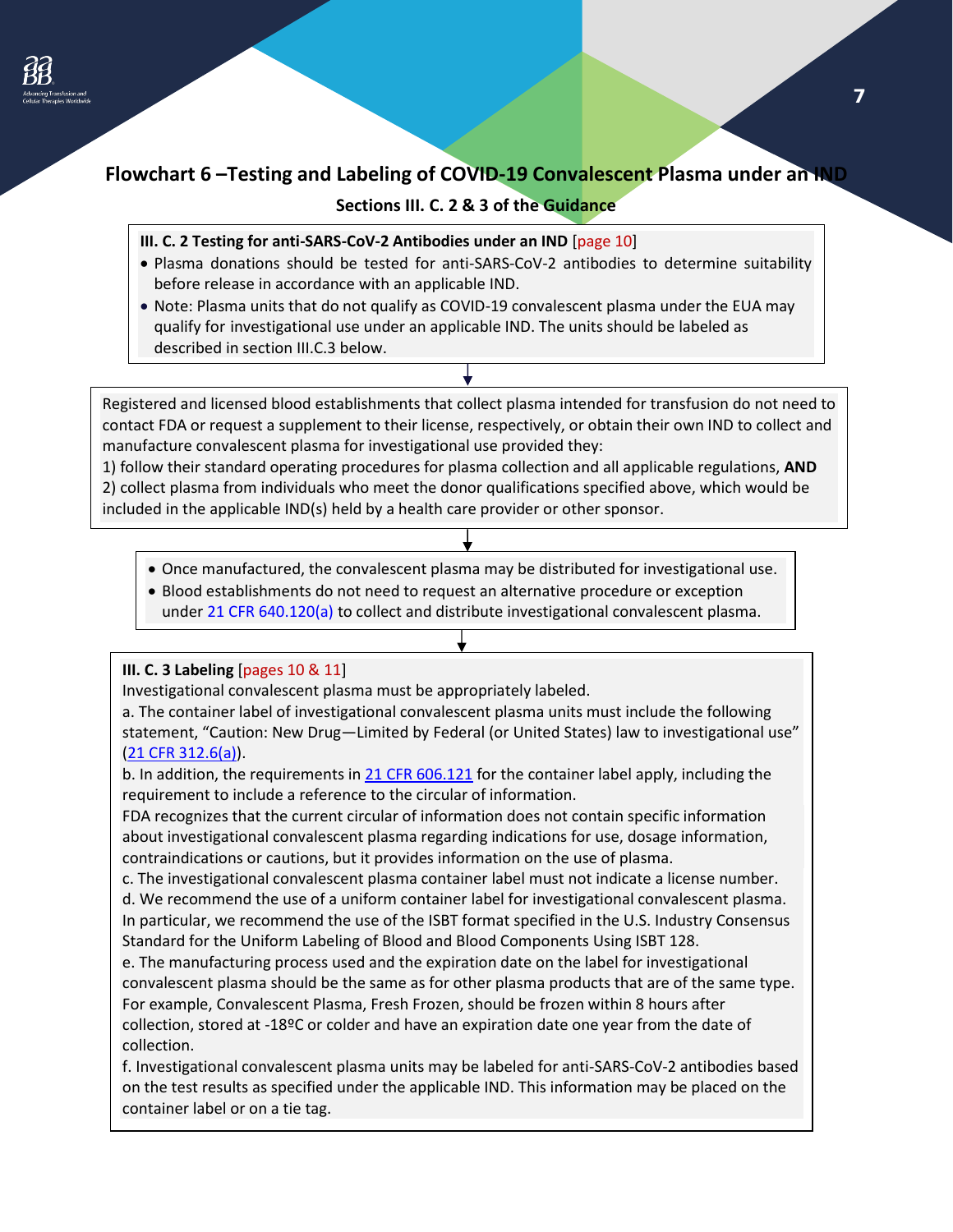## **Questions for FDA on CCP and the EUA**

## **from Clinicians and Hospitals, September 2, 2020**

## <span id="page-8-0"></span>*AABB encourages clinicians and AABB members in transfusion services and blood establishments to review the [EUA](https://www.fda.gov/media/141477/download) for all conditions for use, including Section III A-Q, and other requirements to ensure compliance.*

## **ON-going analysis of data, efficacy, and reporting under the EUA**

- 1) The EUA Fact Sheet for health care providers mentions a risk-benefit assessment Is FDA still reviewing data on efficacy and will there be more information for physicians treating COVID patients?
	- The standard that is required for FDA to use an EUA requires that a product "may be effective" for its intended use.
	- As additional data comes in, FDA *will continue to look at the risk-benefit assessment.*
	- *FDA will consider amending the EUA if new data is substantially different.*
- 2) What patients can receive these units? (Hospitalized and COVID+ test, I assume) and how early should CCP be given?
	- *FDA does not have data on non-hospitalized patients.*
	- *There are several clinical trials ongoing.*
	- *Did not exclude intubated patients in the EUA from being treated.*
	- *FDA cannot make recommendations because institutions have different bars set for intubation hospital admissions.*
- 3) When should hospitals and physicians provide information to recovered patients to suggest they consider donating? What donor information would be given to a patient?
	- *Based on information from New York City, at the time of discharge is the best time to provide information about donating convalescent plasma to a patient who is doing well.*
	- *The same would be true when discharged from outpatient care.*
- 4) Does FDA have reporting requirements under the EUA that are similar to the EAP?
	- *No additional reporting requirement for the EUA other than adverse event reporting required for blood transfusion.*
	- *Decreasing the administrative burden for reporting is one of the reasons for moving to the EUA.*

## **Special Considerations during the transition to full implementation of the EUA**

- 5) Are there restrictions on access or treatment if our blood supplier does not have EUA CCP ready OR Can we transfuse units that are labeled for investigational CCP until more EUA CCP can be provided?
	- *No relabeling or testing is required.*
	- Refer to Section IV, pages 11 & 12 and Flowchart 4 of this Toolkit.
- 6) If so, are there additional requirements for investigational CCP such as retesting and relabeling or patient consent?
	- *Consent is required for this investigational product.*
	- *The EUA Fact Sheets should not be used in consent for CCP collected and transfused during this transition period because it does not meet the requirements of the EUA.*
	- Refer to Section IV, pages 11 & 12 and Flowchart 4 of this Toolkit.
- 7) Will research consent and IRB permission be needed for pre-EUA units?
	- *During the EUA there is not a specific research consent.*
	- *During the enforcement discretion period, FDA is not requiring IRB oversight.*
- 8) During the 90-day transition period, can an untitered unit still be transfused?
	- *Answer as regulators: This is the reason for having a period of enforcement discretion when you can use untitered units while you get titering in place. Work to use that inventory in the next 90 days.*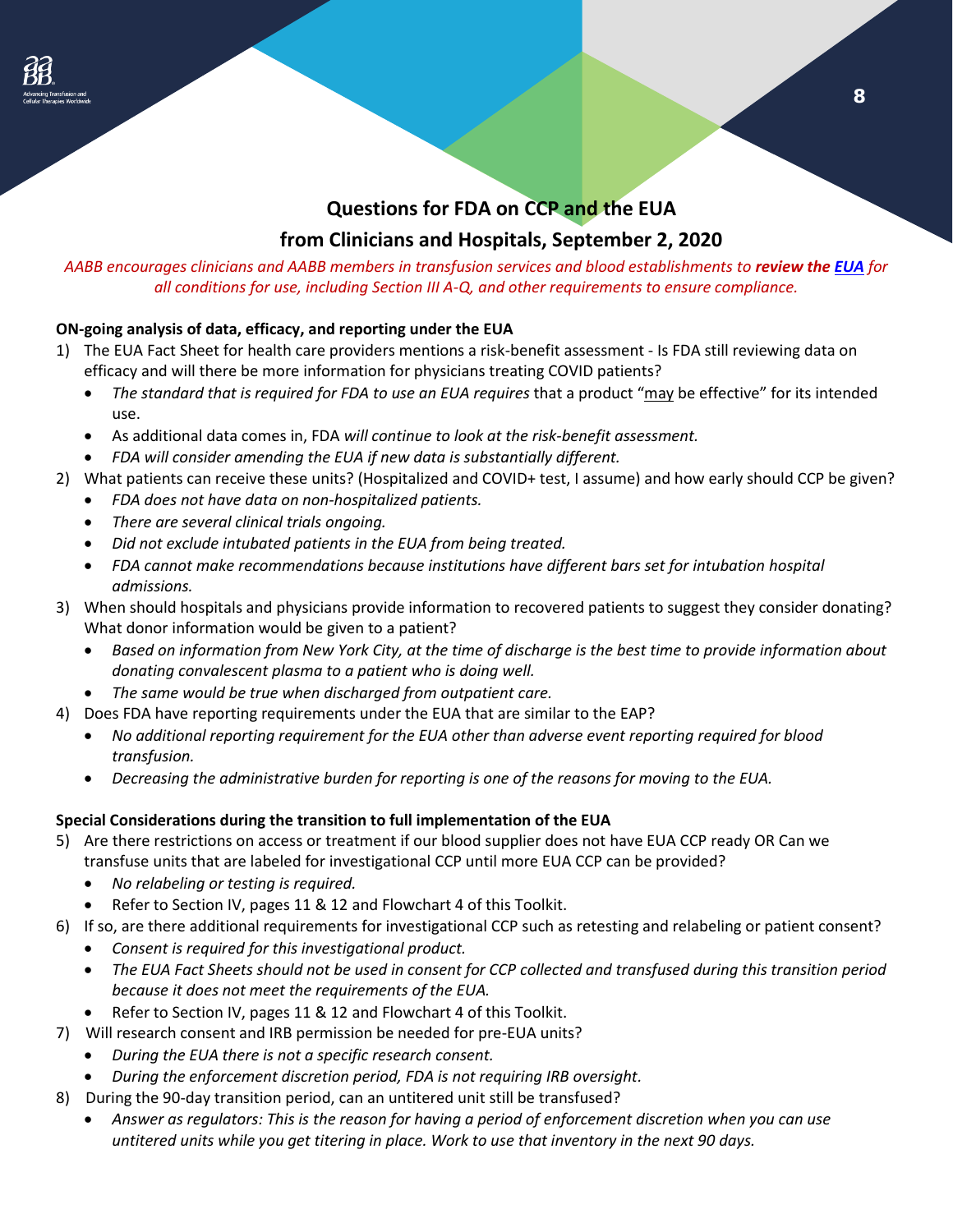• *After 90 days, those investigational units could be used under an IND, but FDA is giving this enforcement discretion period, so they do not have to be under an IND.* 

#### **Testing**

- 9) Why does FDA require the Ortho VITROS IgG test for the titer?
	- *Had to use a methodology that could adequately distinguish high titer vs. low titer.*
	- *And had to use available data - the Ortho IgG. Not wedded to it.*
- *This test is involved in manufacturing but not reported to patients, FDA has a little latitude in how it's conducted.*
- 10) Does FDA require a CLIA lab to perform the Ortho testing?
	- *This antibody testing to determine titer does not have to be performed in a CLIA certified lab. This differs from other required testing - it is a test involved in the manufacturing of a biologic, not a test result given to a patient.*
- 11) Can our hospital donor room use an Ortho VITROS test system that is already setup and running (in another department's laboratory) to do the required testing?
	- *There is nothing to say you must use a dedicated system. You can use a system that is being used for other purposes. It does not have to be devoted to just this.*
- 12) One institution that is using the Ortho Total Does it correlate with the Ortho IgG test required by the EUA?
	- *Not perfectly. Not the same titer cut off. It's one of the first ones FDA is looking at.*
	- *Trying to determine a titer cut off that correlates with the current one. Expect to hear more in the coming weeks.*

## **Other comments from FDA on Testing**

- *If validating your own assay, FDA will require validation data.*
- *Rather than validate your own assay, it might be easier than if you can use Ortho VITROS test or use one of the larger labs.*
- *FDA may have a list of assays that meet the EUA criteria – check with FDA to see if your test is on the list.*
- *If not on the list, you will have to decide if you want to go through the validation process for your assay.*

## **Labeling, Titer and Dosing**

- 13) Do we need the actual result from the Ortho assay on the label or will it simply say "high titer" or "low titer"?
	- *For labeling, actual result from the ortho assay do not need to be on the label. Label as high titer or low titer.*
- to the patient? Under what circumstances should we order more than one high titer unit per patient? 14) Once we have units labeled under the EUA, are two low-titer units equivalent to one high-titer unit? If administering two low titer units, what should be the timing of the two transfusions? Is there a recommended dose/kg? Should we consider patient EBV when working with an inventory of both low titer and high titer units to maximize the benefit
	- *FDA does not have those specific recommendations.*
	- *If you are giving two low titer units to achieve a higher titer, it's probably reasonable to give both units at the same time to try to accomplish that because giving CCP sooner is better than giving later.*
- 15) Is there any word on the additional E codes for the titered products?
	- *Yes – FDA has received news that the high titer and low titer codes are up on the ICCBBA web site.*

## **Inventory Management**

- 16) Can blood centers and transfusion services pool very high titer units with low titer units to achieve the minimum titer in more of the inventory?
	- *FDA has no data from a safety standpoint to support pooling at this point.*
	- *Not recommended or permitted now under the EUA.*
	- *Would welcome this in an IND or a study.*
- 17) Can we determine that it is necessary to keep thawed CCP beyond the 5-day expiration, if stored properly, to make it available for another patient? Can we keep CCP in our inventory longer than 1 year?